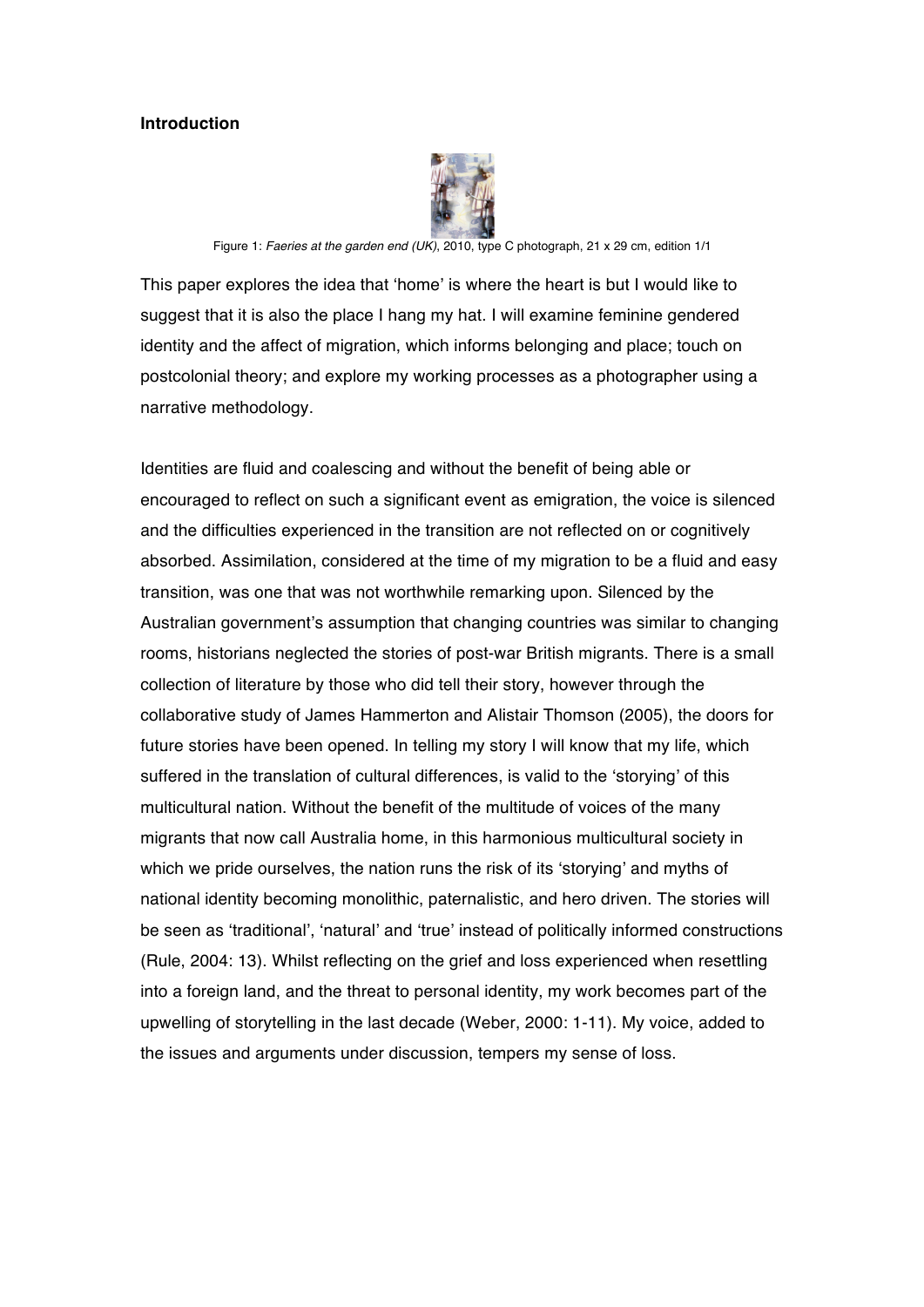

Figure 2: *Mapped: the green patchwork of memory (UK),* 2011, inkjet on paper, darning wool, wooden map case, brass hinges 35 x 40 x 8 cm, edition 1/1

My artist's narrative voice reveals the cultural aspects of one who has experienced emigration at an early age. In terms of the influences of patriarchy, gender, history, place, memory, grief and loss, I have explored family archives and artefacts that we brought as migrants to this country for cultural traces of my identity. I have used heuristic inquiry developed by Clark Moustakas (1990: 14) and further refined by Adele Flood (Flood, 2003: 133, 2009: 58) in her cyclic model of art making - a method of solving a problem for which there is no set formula; employing a form of trial and error. I have applied it as a lifelong element of personal growth and identity construction as did she, and on into the lives of women migrants who might or might not be artists in the formal sense of the word. By the telling of my narrative and in being heard to myself, I grow in understanding of the place we all have in the community and the role we can play in our own lives. That is, one of agency and empowerment. From the telling of the personal narrative, identity is better understood, which results in new understandings and in further work being produced by the artist. Thus the flow is now a continuous loop. In applying her model, my research adds to hers and I understand my own narrative clearly and the potential that this has to communicate and aid in developing a sense of identity for others living in a multicultural society.

## **Narrative enquiry**

My investigation is framed by a qualitative research methodology that situates myself – the observer and artist – in the world. It makes my world visible and transforms it (Denzin and Lincoln, 2003: 5). My world is turned into a series of representations which includes introspection through the conducting and compiling of field notes, interviews, conversations, photographs, life story and diary entries to the self, as I explore data from family artefacts and outside sources. The purpose of this narrative research is to study personal experience and to make meaning in a systematic manner, to renegotiate my identity by the telling and perhaps altering of my stories.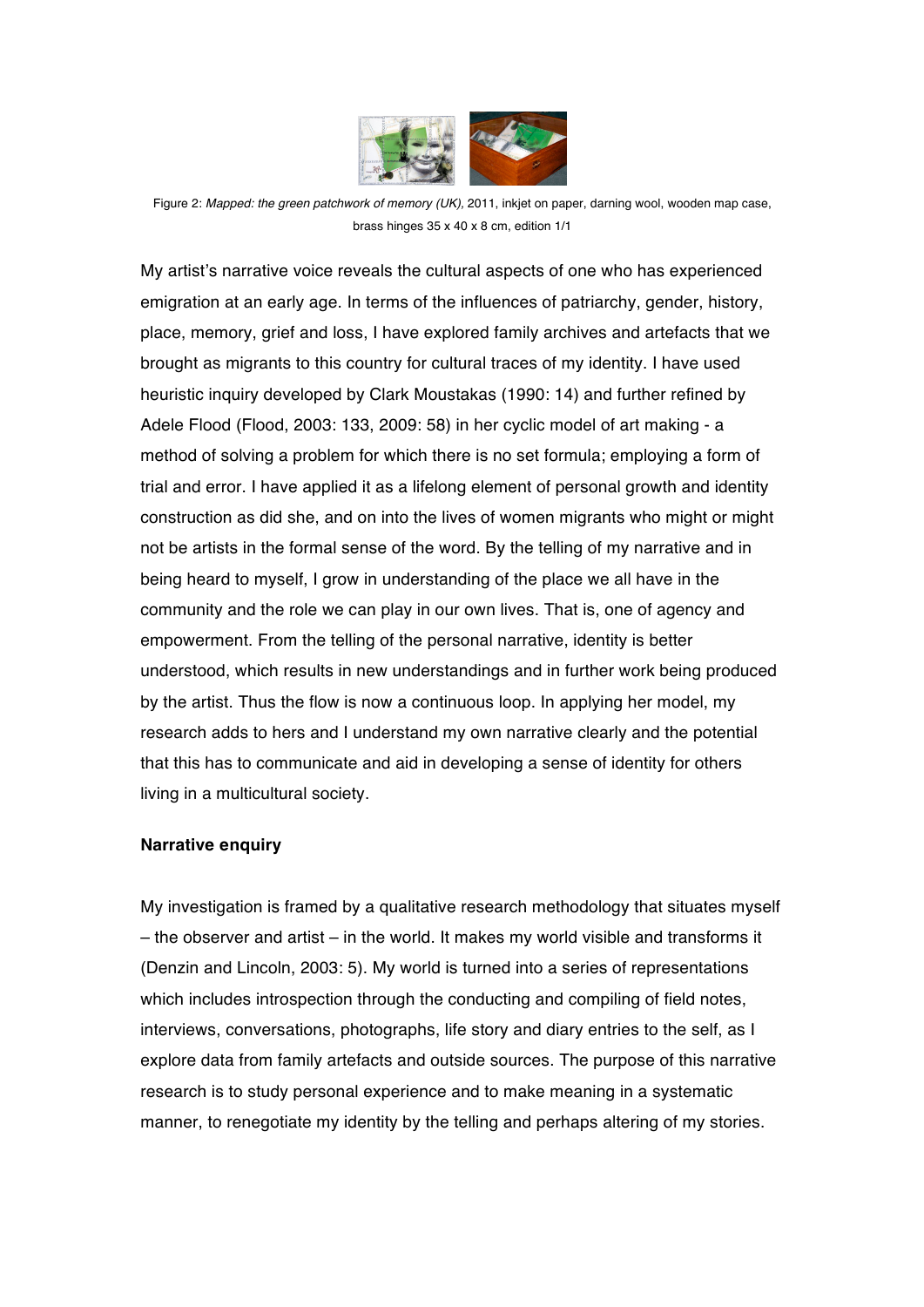

Figure 3: *Mapping the new homeland (Australia)*, 2007, inkjet on paper, gold thread, wood, glass, felt, brass hinges47 x 53.5 x 8 cm, edition 1/1

When making images about my life I am revealing the narrative, the story of my life, a story that emerges through my explorations and introspection and is a truth for me at this point. Truths do not reveal the past, as it actually or objectively was, only the experiences of it. I come to understand my narrative only through interpretation, by paying careful attention to the context that shaped its creation and to my world-views that inform it. The answers I seek and the stories I tell through my imagery are important, not only for myself but for other migrants who desire to tell their story. The truths seen in my personal narrative can jolt others from a complacent security as interpreters or viewers outside the story. My stories have the potential to make others aware that their own place in the world plays a part in the interpretation and shapes the meanings derived from them.

The combination of ethnography with narrative research is a way of working that combines the more traditional ethnographic approaches with the more recent narrative research tradition. What defines or makes the story or narrative become something more is how I interpret stories and how I, the researcher, go about interpreting my interpretations (Barthes, 1977: 32-51, Riessman, 2008: 4). In narrative research the focus is not on data per se, but rather on the stories in the data.



Figure 4: *Mis/alignment*, 2008, type C photograph, silk, metallic gold thread, 103 x 85 cm, edition 1/1

Like Jerome Bruner and Catherine Kohler Riessman argue, individuals '*become* the autobiographical narratives by which we "tell about" our lives' (Bruner, 1987: 15, Hiles, 2002: 10, Riessman, 2008: 10). The very telling of the life story enables the construction and interpretation of identity. There is no 'real or true self' but a form of self-creation. It is not just an act of memory, but through inclusion and exclusion, in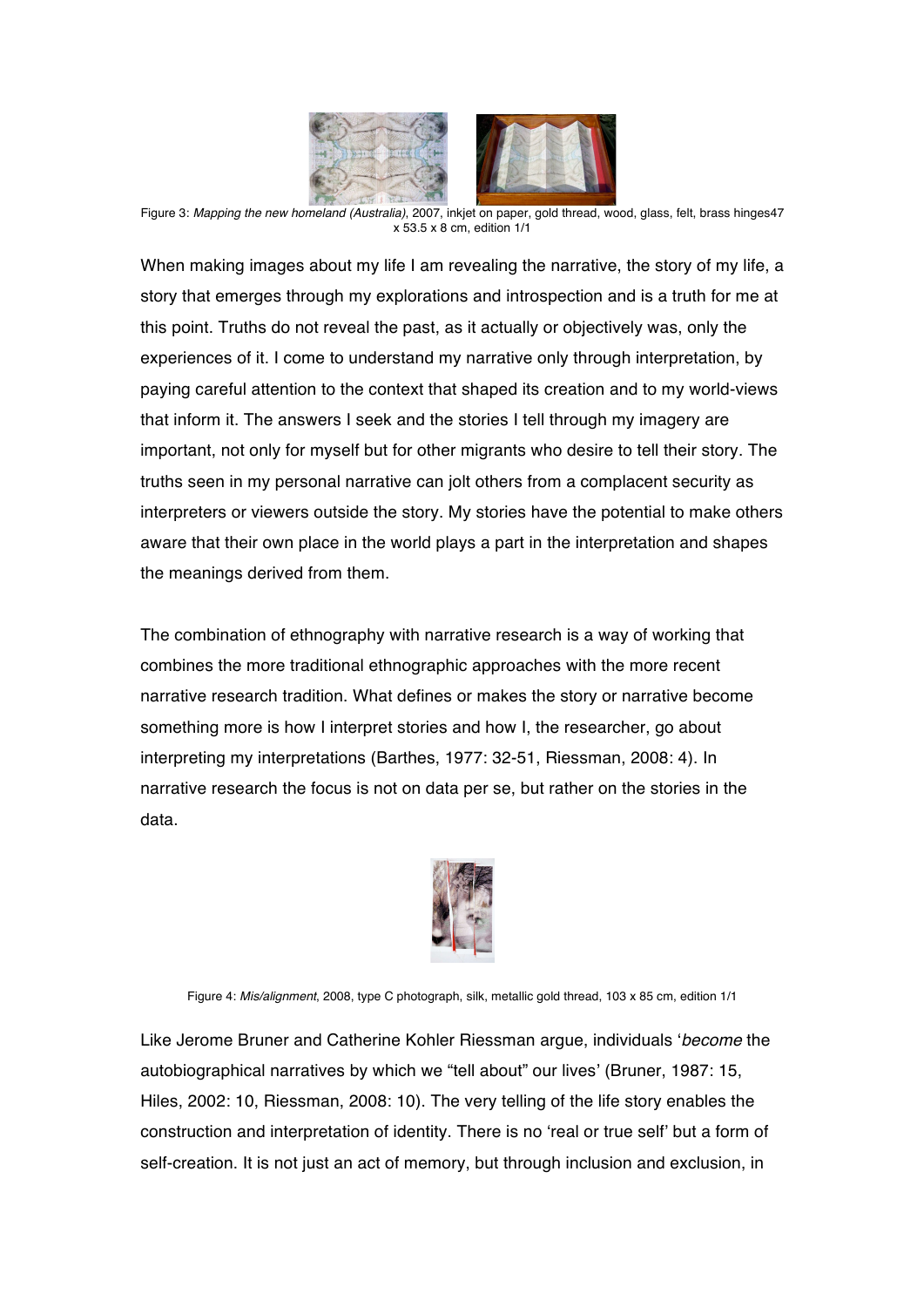an active construction of gender identity I have selected events and ordered and interpreted my experiences (Bruner, 1990: 116, Graves, 2006: 9).

My narrative is more than the singular interpretation commonly offered by popular media and culture and is more than just a story. It allows a connection to the intensely personal but also the shared aspect of my existence in society.



Figure 5: *George and I*, 2008, type C photograph, 101 x 82 cm, edition 1/5

As an artist who tells her story, uses memory, and visually includes herself in her work, I am doing narrative research on gender identity construction. Thus I can shed light on the private and public face of human experience over time. As the teller of my narrative and as the researcher who imposes meaning on it, this narrative can then be said to be strategic, functional and purposeful (Riessman, 2008: 8, Tedlock, 2003: 166). As an individual I use visual narrative to remember, persuade, engage and even mislead, and in this my narrative does political work. It has a social role and is connected to the wider world of the social and political. My image stories, placed in the world of the exhibition space, either real or virtual, elicit conversations on others' experiences of being a migrant. The invisibility and sense of insignificance attached to British migrant stories and to others who have migrated to this country are powerful, revelatory and unfolding. This narrative examination of the researched past unearths new material – a powerful method for the artist.

#### **Photography as the vehicle for my narrative**

Constructed photography is the process I have used to develop the ideas in my narrative of immigration and resettlement in Australia, using the photographic archives the family brought with us, which are examined using memory. These archives are the photographs of the artefacts my family once owned, my past life photographs, and the photographs taken in Australia and sent to the home country to validate our new existence.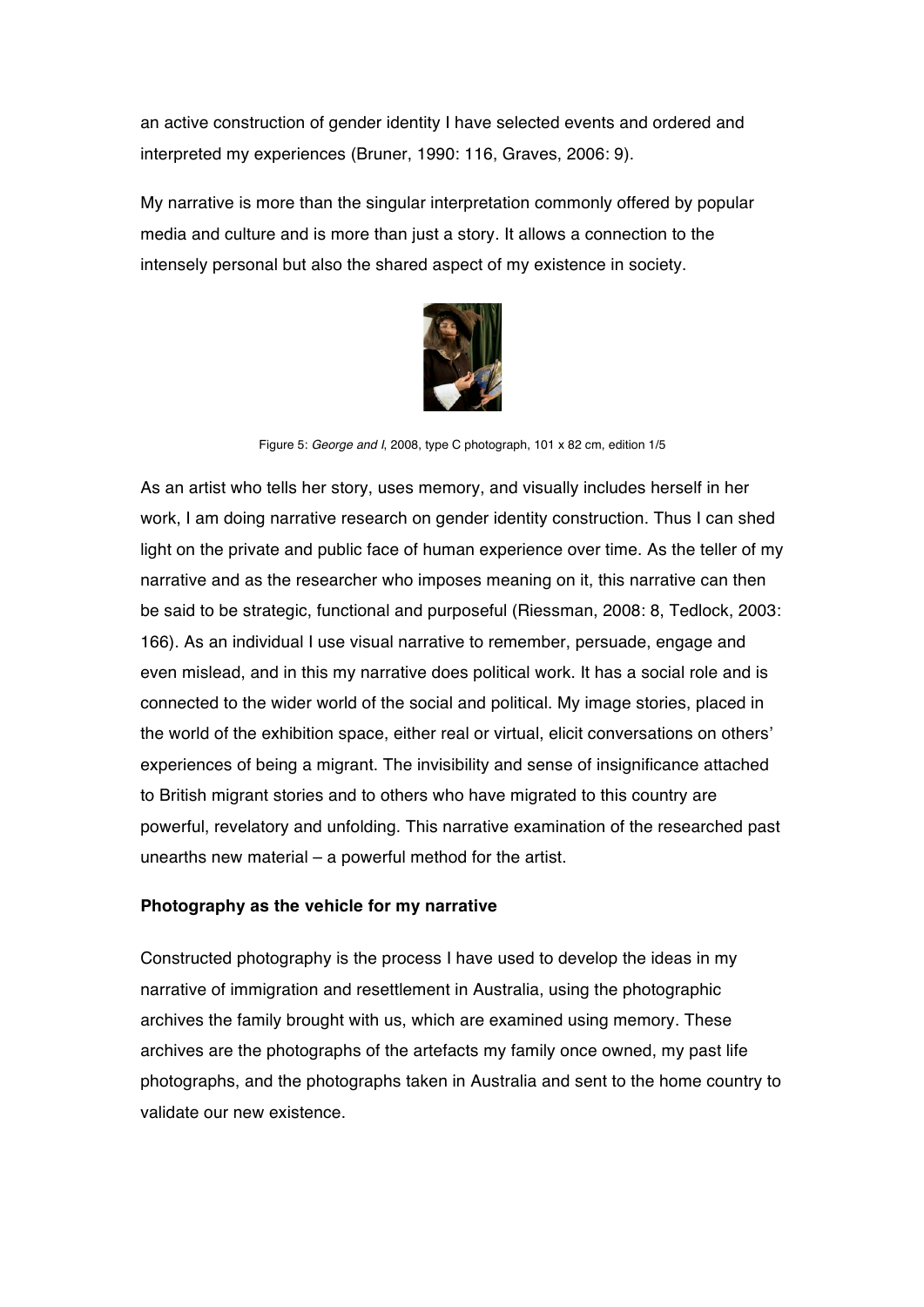

Figure 6a: *Daphne Lorna Frost, self-portrait*, 1936, silver gelatin photograph, 8.5 x 6 cm, Jameson archive



Figure 6b: *Flux*, 2005, type C photograph, 46 x 39 cm, edition 1/5

Where my photography and my memory share a moment of time and history, the past is shown to intrude into the present and therefore render the present incomplete. My images describe the transition between time and place, my ever-coalescing gender identity echoed in my photography. My work, using family photographic archives, artefacts, and my own experience as a feminist, engages with the liminal space and the contradictions that exist between the reality and the fiction promoted by the image. A photograph is not just a link to what was before the lens but also contains the seeds of a narrative that only the viewer can hope to guess at, and which remains in the domain of the viewer's imagination. This encourages the viewer to engage with the imagery and to be actively questioning; to engage with the questions I pose.

Captured in my photography is also a changing state of being which does not support a solid reality; something is no longer there but was once and thus gives me the sense it is still there like a replayed event. Following Barthes' investigation of the presence and absence contained in photographs I can come to discover some truth about myself; my gendered identity in flux will be revealed to me and absence will be negotiated as a constant process of recuperation. In making my photographs, the camera, digital intervention and final output have determined the image's form, meaning and effect. This intervention has the ability to affect what the image might do and what might be done with it (Rose, 2007: 14).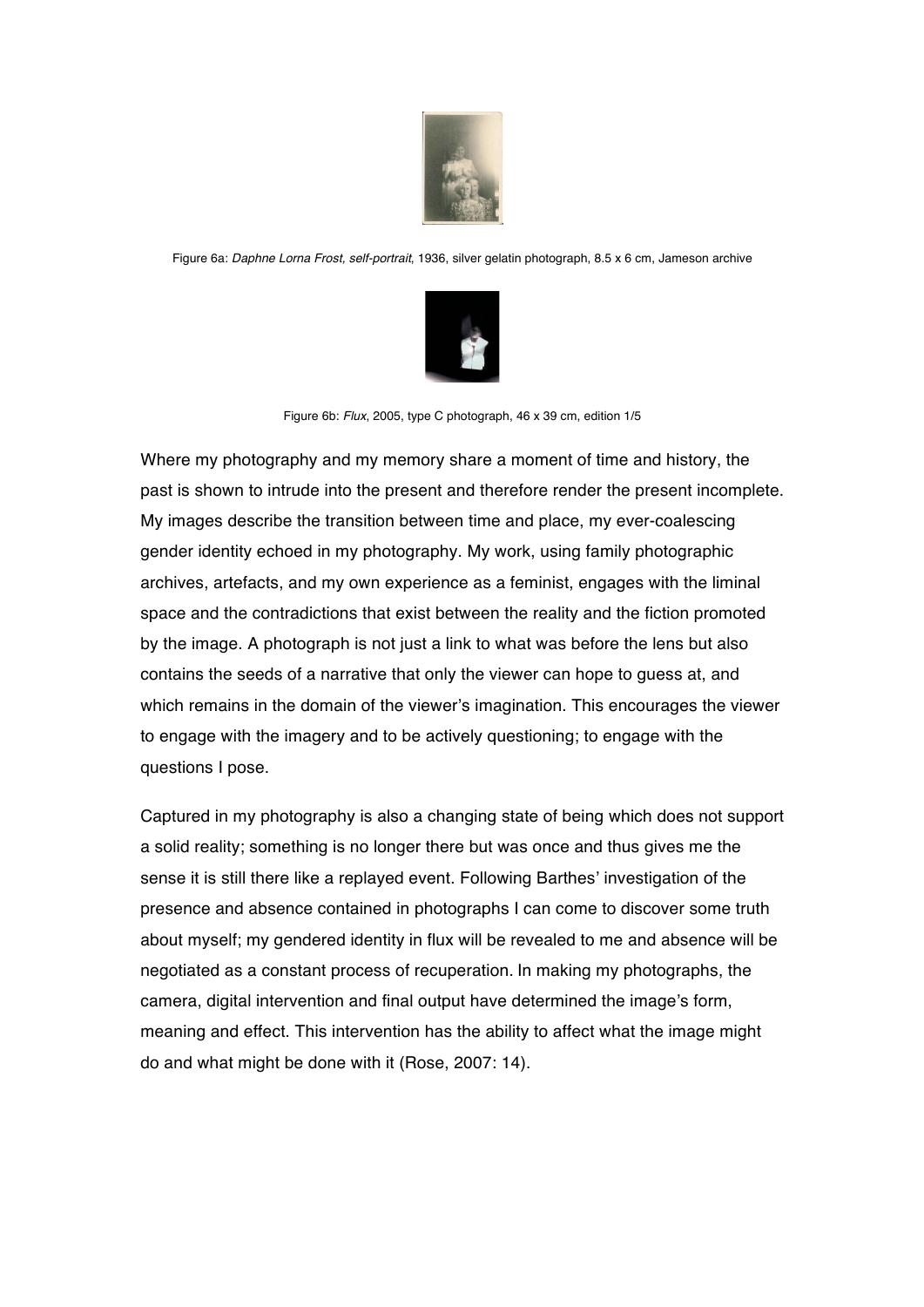

Figure 7: *Crimson thread*, 2008, type C photograph, 101 x 77 cm, edition 1/5

Although photographs are complex forms of representation, they still contain the trace of the face-to-face encounter. There is still a presence present, which means the stillness of photography is neither passive nor fixed. This power of photography lies not only in its recording of lived experience but in its ability to keep alive, through its manipulation, the space that exists between the fiction promoted by the recorded reality and the fiction which is developed around the image as we look at it.



Figure 8a: *Dis/re-location*, 2006, canvas 'A' frame backpack, inkjet on canvas, edition 1/1, 60 x 50 x 50 cm



Figure 8b: *I am my father's son,* 10 x 8 cm inkjet on canvas, gold stitching (hidden detail *Dis/relocation)*

## **The feminist question**

The American feminist Nancy Chodorow, influenced by the object-relations school of psychoanalysis explores core gender theories of identity. Her work is important to mine because she provides a framework to understand the impact of migration, familial stories and artefacts (and the supposed lack of maternal ones) on my gender identity construction. Her theoretical dialogue and perspectives of the relationship between feminism, psychoanalysis and mothering have facilitated my analysis of my photographs. Chodorow's writings re-shaped Freud's father-centered analysis of the Oedipal phase in child development. According to Freud, the grounding of gender relates to the absence or presence of the phallus. Chodorow forcefully challenges this emphasis on the father as the foundation of gender difference. The mother's influence is more central in a child's early experience of gender in the pre-Oedipal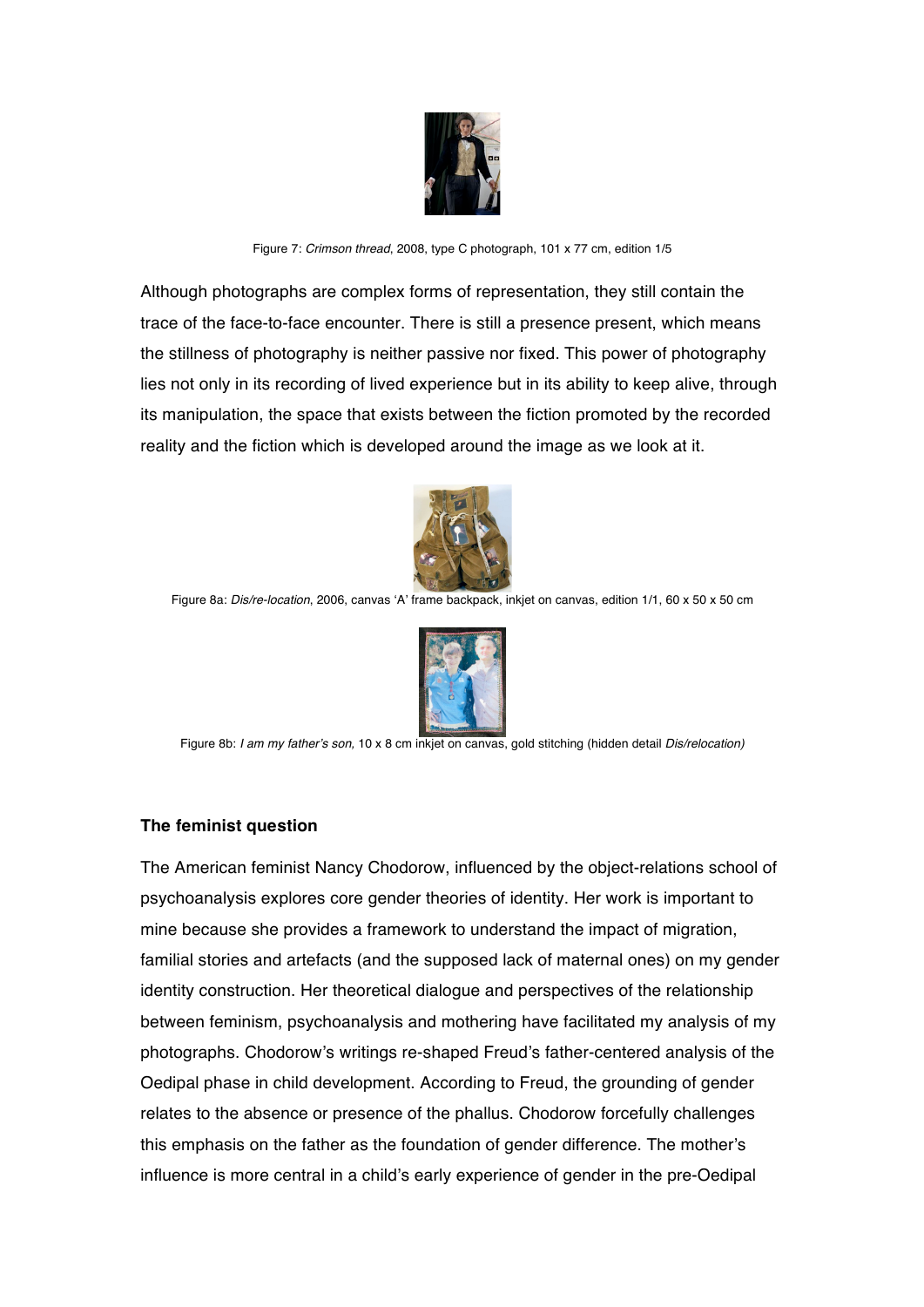period due to the close mother-child relationship in infancy. As Chodorow examines the needs of the child, she also examines the needs of the parents and finds that the construction of gendered identity involves a two-way traffic between the parents and the child.

My work examines the overt influences of my father through paternal artefacts and an exploration of immigration and how the artefacts and migration shaped my gendered identity. The family artefacts provided anchors in the new place of migration; however, an absence of artefacts produced an over-identification with either one or the other of the parents, in my case, with my father. Through my photographic narrative I can examine my father's chronicle that I was a 'difficult' individual and untangle, pore over and come to understand the complexity and ramifications of his story: that he brought the family 'to Australia for a better life for his children'. I question the preferential patriarchal treatment my brother received and dare to dream and come to understand something profound about my gender identity in the countries that I share: the United Kingdom and Australia.



Figure 9: *Spinning the yarn*, 2009, type C photograph, 101 x 83 cm, edition 1/5

This identification with the male heritage is complicated by my father's refusal to acknowledge the female as an inheritor of the paternal name and artefacts. In an attempt to be male, I dressed and acted in as masculine a manner as possible, which pushed my feminine gendered self to the background and led to a conflicted disowning of maternal artefacts. I swung between a strong identification with all things male, and a disavowal of the female, whilst at the same time living in a gendered female body. This subsequent and defensive identification with my father served as an unacknowledged support for the oppressive gender relations and patriarchy with which I was struggling. Using Chodorow's analysis of the place of the maternal in psychoanalytic feminism, I arrive at a new space concerning gendered identity. The 'overlooked' maternal artefacts now become firmly fore-grounded throughout my work.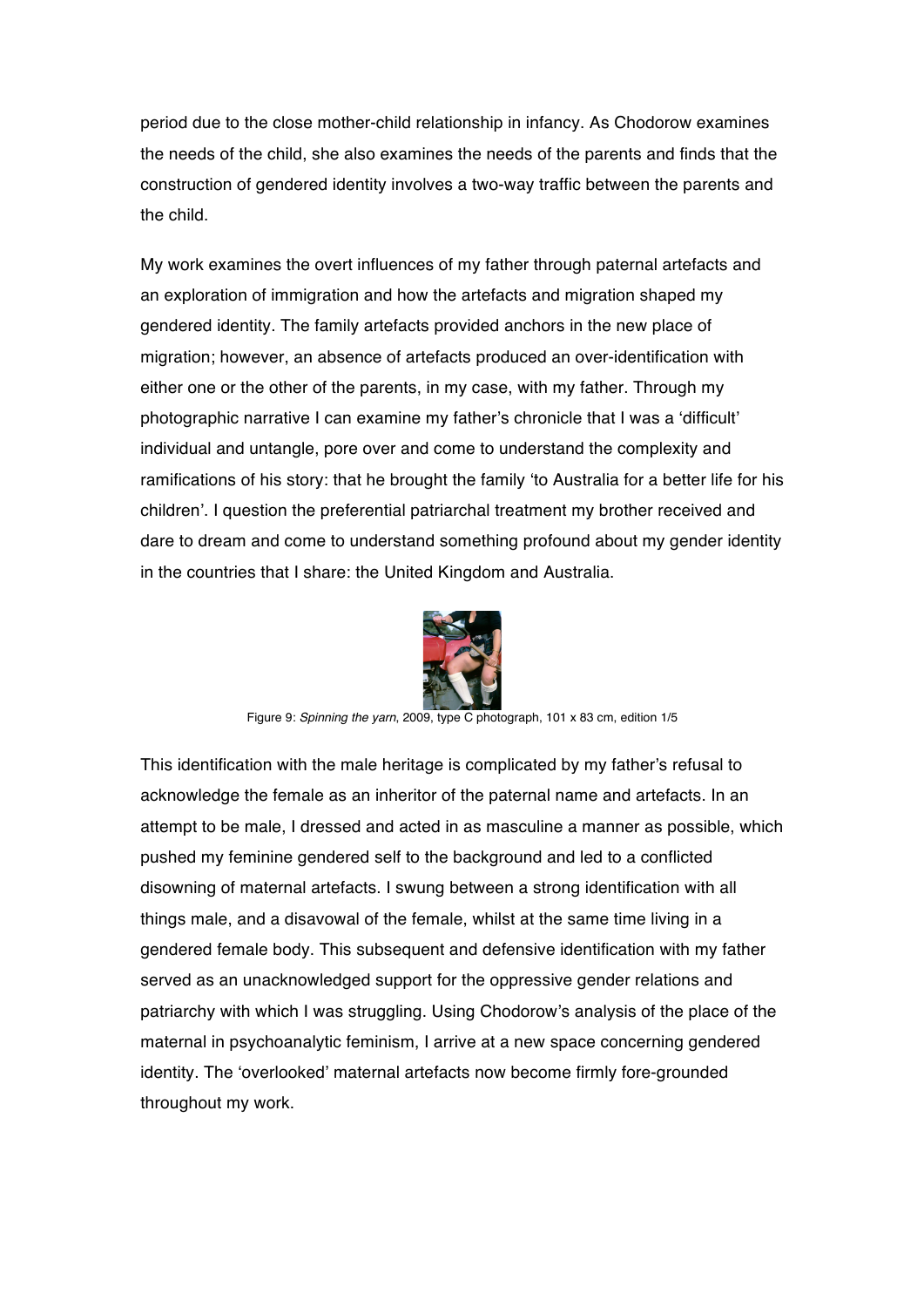

Figure 10: *Sutures of femininity*, 2010, type C photograph, edition 1/5, 30 x 40 cm

Linked with psychoanalytic feminism are the revived consciousness-raising experiences of women during the 1970s feminist movement. Women of this period reflected aspects of themselves to each other; women told their narratives to make sense of their world and to put women back into it, and since the emotional core of feminine gender identity is relational, women tend to look for such emotional resources in other people (Elliott, 2001: 109). Nowadays, being responsive to another woman's experience makes me conscious of some unconscious aspect of myself and the realisation of a commonality of experiences which satisfies a need for a connection between me and other women (Shinoda Bolen, 1984: 3). My life takes on the form of a pursuit to make sense of life's experiences, which Murdock calls a narrative, a combination of 'myth and memoir' (Murdock, 2003: 24). However, this relational need does not drive me into motherhood as Chodorow suggests in her work, but is related in the form of the storytelling I do as an artist, where these journeys and stimuli are used in an endeavor to create artistic output (Flood, 2003: 139).

My photography presents the idea that if the image of woman can be *rewritten* in different terms then it may give women increased capacity to have independence and autonomy, which in the past has been accorded more to men. I engage with the idea that if I can tell my narrative and offer a different reading concerning gendered identity, I can offer an alternative reading to others. If we avoid narration we end up with a monolithic sociological explanation or an authoritarian political culture which silences the future discourse of this nation.



Figure 11: *Whitefella sit listen*, 2010, type C photograph, 29 x 42 cm, edition 1/5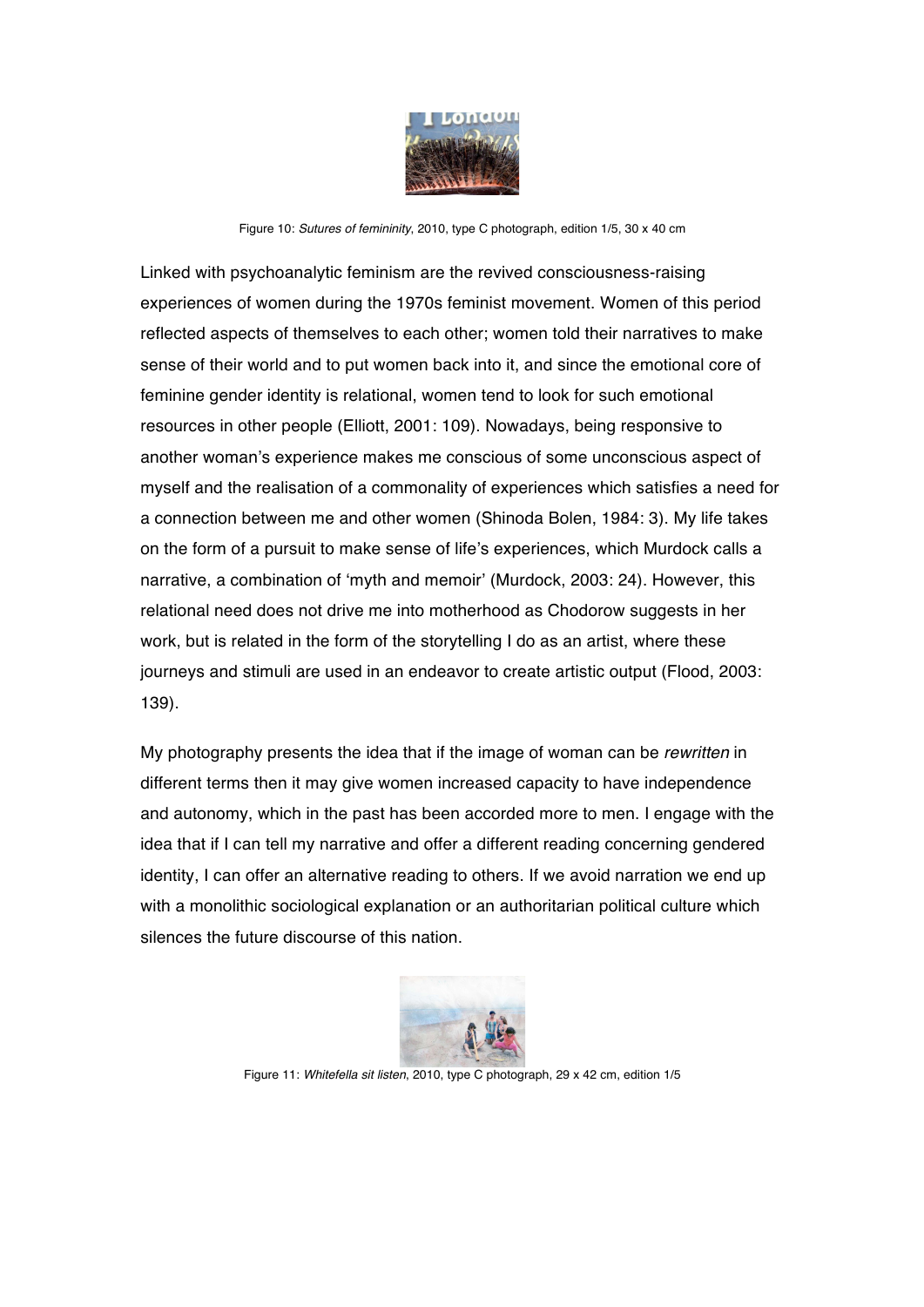#### **The post-colonialist question**

For migrants, cultural identity is no longer bound to a particular place or space. They have left a homeland and reconstructed out of the relationship between the old and the new place a new cultural identity. A tension arises from the differences between the two cultures, and the migrant can feel unstable and in exile. However, it gives them a unique perspective on their place in the world; they are constantly aware of their difference to others, both self-imposed and imposed by others. From this position between cultures identity is negotiated. My immigration is problematised by being a woman, and my understanding that I came to a white settler colony where my culture had been the coloniser. It is considered, by other migrants and Australians alike, that I had a more privileged position from which to adjust. However, I claim that as a British female child I had a unique position on the margins of this settler society to observe and comment.

Alternative possibilities in post-colonial theory provide a way to understand connections between colonialism, difference and the neglect suffered by those on the margins. Migration has created a situation where a constant process of constituting a sense of gendered identity is necessitated due to the idea that 'woman' and others have often been the repository of all things other or non-Western and therefore considered negative by opposing viewpoints**.** Homi Bhabha provides a way to think about challenging these practices of racial and cultural divisions by interrogating the construction of difference. He proposes that there are degrees of cultural translation or simulation that happen between cultures because of some underlying similarity to the structure of their practice. Therefore no culture has impenetrable boundaries. In my images I have used a form of mischievous imitation. I argue that through this imitation of the original, the authority of that original is disputed because it can be simulated.

Cultural hybridity, a term Bhabha uses to describe resistance to difference, sets up a new position: a third space that enables other positions to emerge both inside and outside of culture. I can critically analyse from this third space 'those practices that work to maintain impenetrable barriers between cultures' (Lunn, 2002: 11). From this position I can negotiate my identity, not by claiming originality, but by cynically considering the mechanisms through which cultural differences occur, which depend on origin for power.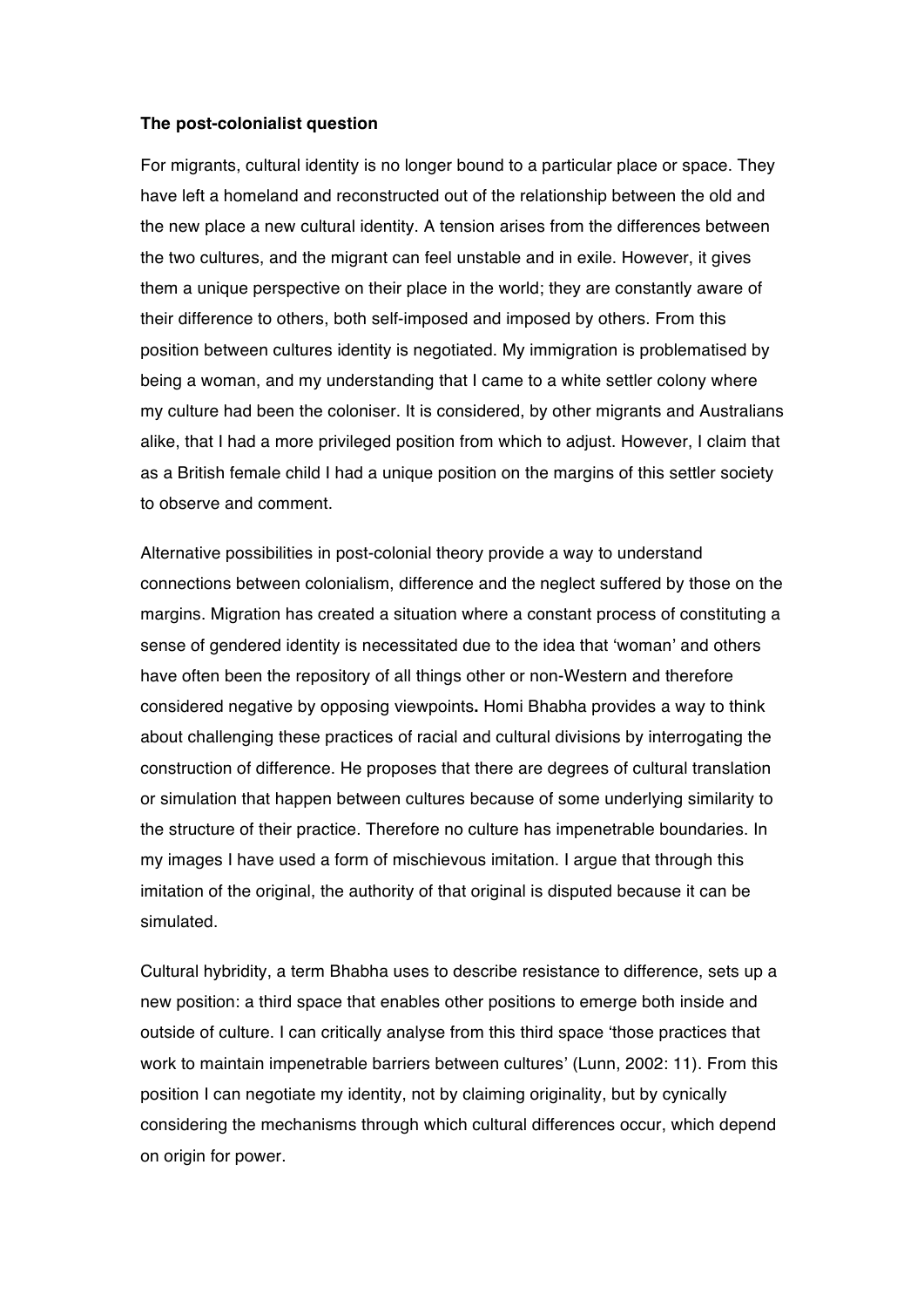In conclusion feminist and post-colonial theory have much in common as oppositional discourses to hegemonic patriarchy and racism and attempt to redress an imbalance in society and culture characterised by a decentering movement, a diversity and hybridity that permeates my past and conditions the present into the future. Bhabha discusses the 'right to narrate' (Huddart, 2006: 139) where all forms of creative expression inclusive of photography are legitimate means to represent the lives we lead. I would go further to suggest that in the process of my narration I might reclaim for myself my understanding of my attachment to my homeland and the fracture caused by involuntary migration at an early age. My personal narrative and history nourishes my current creative work. The memory of the trauma, grief, loss and alienation that the stories tell are open to interpretation and are by their very nature imperfect. As I create my works, a shift in my consciousness takes place, and although I will never see myself in the same light again, I have a sense of hope for my gendered identity in my adopted homeland.

I come to examine the idea that globalisation as a result of mass global shifts in population, connected to hybridity, is a concept that begins at home. Globalisation, mobility of populations and simultaneous global contact cannot heal the fractures. The notion of the 'stranger' within myself: the foreigner, outsider, or alien, in a country and society not my own, once interrogated and examined begins to fade. I face my fractured reality and I am able to look into two worlds at once. I begin to embrace my hybrid self and accept my differences whilst now addressing concerns beyond my diaspora migrant status. I become the future and I belong to my past, an ongoing construction that leaves room for any future influences to be incorporated. *'*Home' becomes where the heart is, and at the same time the place I hang my hat.